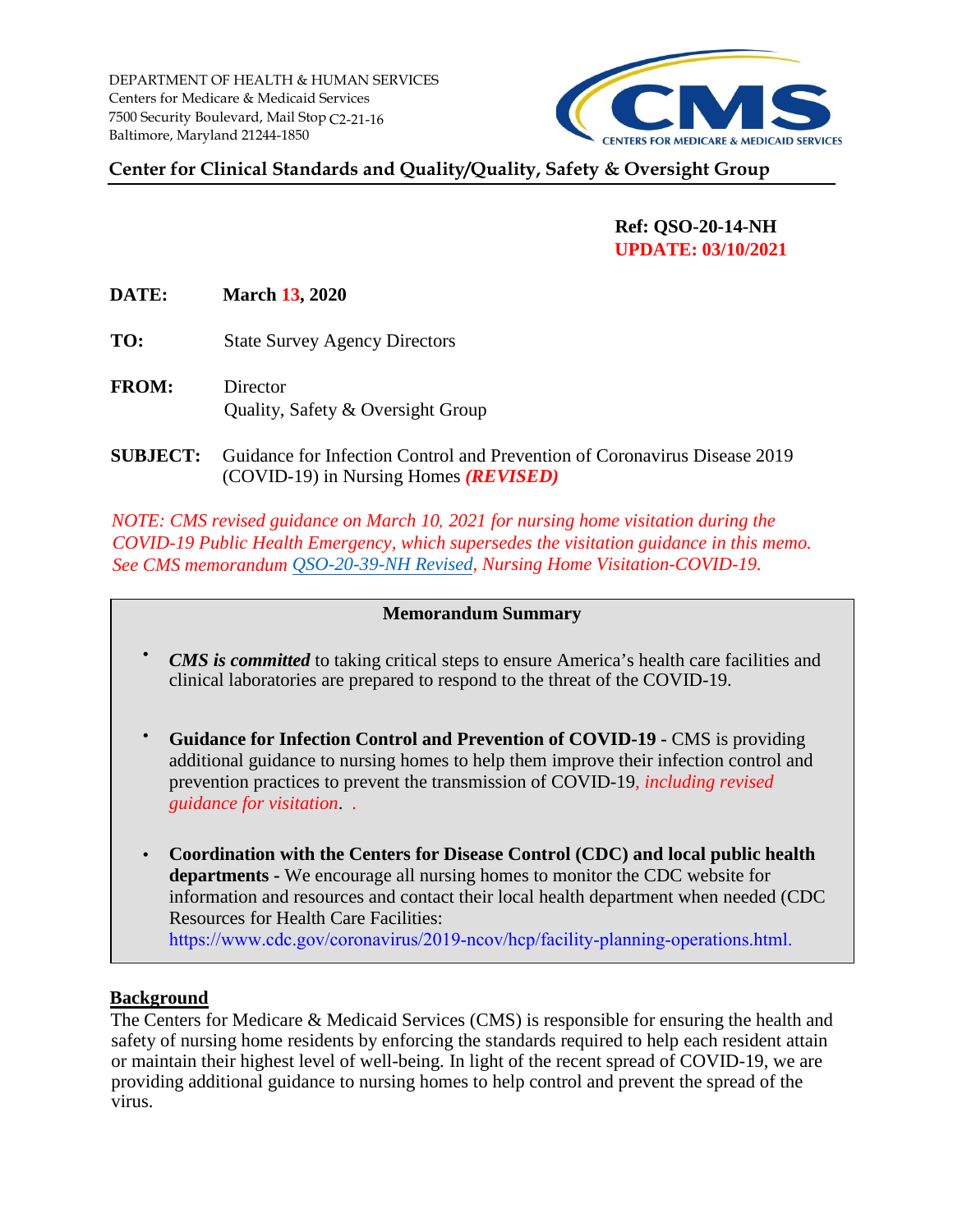# **Guidance**

 vigilant in identifying any possible infected individuals. Facilities should consider frequent practices. Lastly, facilities should maintain a person-centered approach to care. This includes Facility staff should regularly monitor the CDC website for information and resources (links below). They should contact their local health department if they have questions or suspect a resident of a nursing home has COVID-19. Per CDC, prompt detection, triage and isolation of potentially infectious residents are essential to prevent unnecessary exposures among residents, healthcare personnel, and visitors at the facility. Therefore, facilities should continue to be monitoring for potential symptoms of respiratory infection as needed throughout the day. Furthermore, we encourage facilities to take advantage of resources that have been made available by CDC and CMS to train and prepare staff to improve infection control and prevention communicating effectively with residents, resident representatives and/or their family, and understanding their individual needs and goals of care.

Facilities experiencing an increased number of respiratory illnesses (regardless of suspected etiology) among patients/residents or healthcare personnel should immediately contact their local or state health department for further guidance.

In addition to the overarching regulations and guidance, we're providing the following information about some specific areas related to COVID-19:

# **Guidance for Limiting the Transmission of COVID-19 for Nursing Homes**

*NOTE: CMS revised guidance on March 10, 2021 for nursing home visitation during the COVID-19 Public Health Emergency which supersedes guidance below related to visitation and communal activities and dining. See [CMS memorandum QSO-20-39-NH Revised.](https://www.cms.gov/files/document/qso-20-39-nh-revised.pdf)* 

# *For ALL facilities nationwide:*

*Facilities should restrict visitation of all visitors and non-essential health care personnel, except for certain compassionate care situations, such as an end-of-life situation. In those cases, visitors will be limited to a specific room only. Facilities are expected to notify potential visitors to defer visitation until further notice (through signage, calls, letters, etc.). Note: If a state implements actions that exceed CMS requirements, such as a ban on all visitation through a governor's executive order, a facility would not be out of compliance with CMS' requirements. In this case, surveyors would still enter the facility, but not cite for noncompliance with visitation requirements.* 

*For individuals that enter in compassionate situations (e.g., end-of-life care), facilities should require visitors to perform hand hygiene and use Personal Protective Equipment (PPE), such as facemasks. Decisions about visitation during an end of life situation should be made on a case by case basis, which should include careful screening of the visitor (including clergy, bereavement counselors, etc.) for fever or respiratory symptoms. Those with symptoms of a respiratory infection (fever, cough, shortness of breath, or sore throat) should not be permitted to enter the facility at any time (even in end-of-life situations). Those visitors that are permitted, must wear a facemask while in the building and restrict their visit to the resident's room or other location designated by the facility. They should also be reminded to frequently perform hand hygiene.* 

# *Exceptions to restrictions:*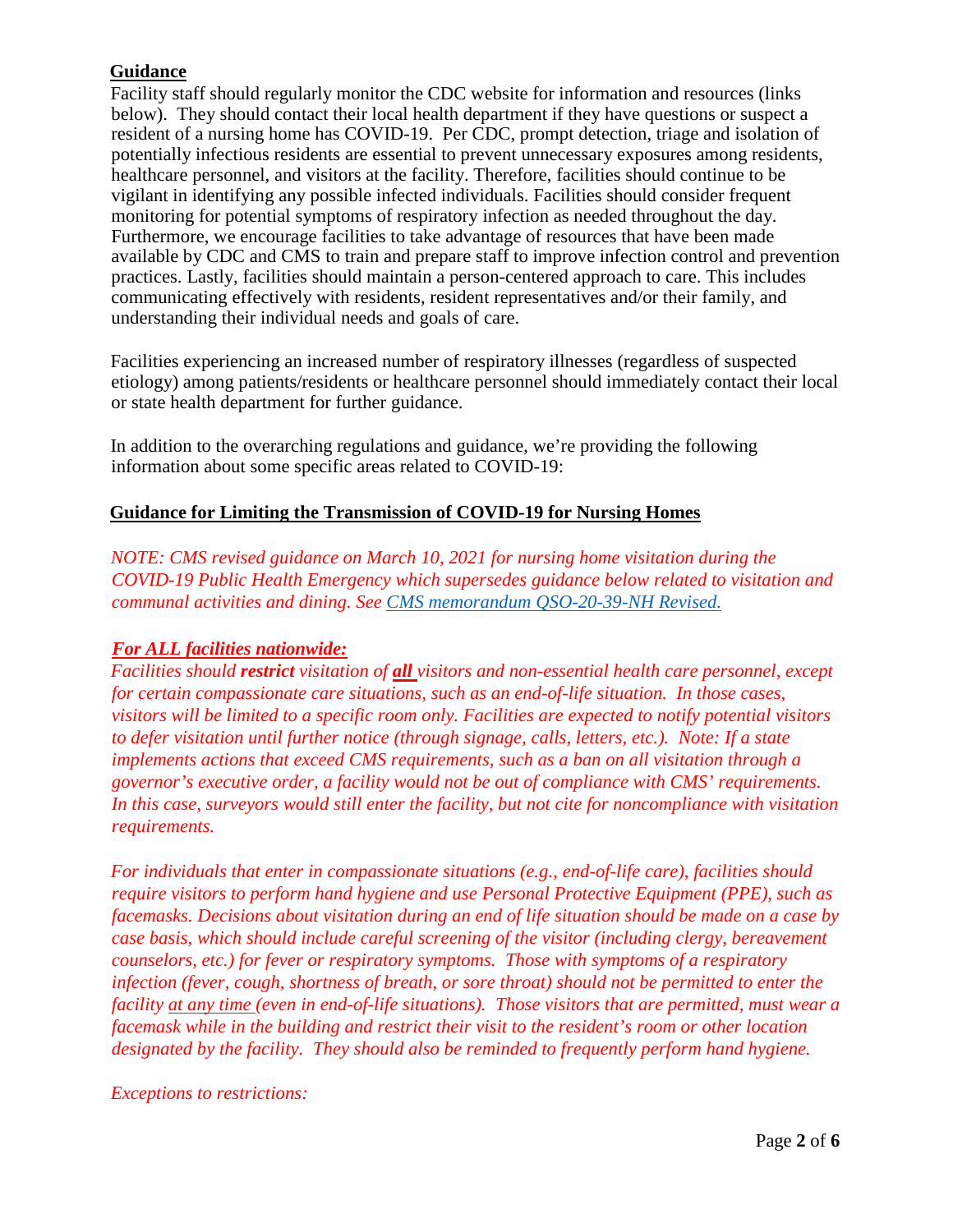• *Health care workers: Facilities should follow CDC guidelines for restricting access to health care workers found at*

 *https://www.cdc.gov/coronavirus/2019-ncov/hcp/guidance-risk-assesment-hcp.html*. • *This also applies to other health care workers, such as hospice workers, EMS personnel, or dialysis technicians, that provide care to residents. They should be permitted to come into the facility as long as they meet the CDC guidelines for health care workers. Facilities should contact their local health department for questions, and frequently*

*review the CDC website dedicated to COVID-19 for health care professionals*

*[\(](https://www.cdc.gov/coronavirus/2019)<https://www.cdc.gov/coronavirus/2019-ncov/hcp/index.html>[\).](https://www.cdc.gov/coronavirus/2019-nCoV/hcp/index.html)*

• *Surveyors: CMS and state survey agencies are constantly evaluating their surveyors to ensure they don't pose a transmission risk when entering a facility. For example, surveyors may have been in a facility with COVID-19 cases in the previous 14 days, but because they were wearing PPE effectively per CDC guidelines, they pose a low risk to transmission in the next facility, and must be allowed to enter. However, there are circumstances under which surveyors should still not enter, such as if they have a fever.* 

# *Additional guidance:*

- *1. Cancel communal dining and all group activities, such as internal and external group activities.*
- *2. Implement active screening of residents and staff for fever and respiratory symptoms.*
- *3. Remind residents to practice social distancing and perform frequent hand hygiene.*
- *4. Screen all staff at the beginning of their shift for fever and respiratory symptoms. Actively take their temperature and document absence of shortness of breath, new or change in cough, and sore throat. If they are ill, have them put on a facemask and self-isolate at home.*
- *5. For individuals allowed in the facility (e.g., in end-of-life situations), provide instruction, before visitors enter the facility and residents' rooms, provide instruction on hand hygiene, limiting surfaces touched, and use of PPE according to current facility policy while in the resident's room. Individuals with fevers, other symptoms of COVID-19, or unable to demonstrate proper use of infection control techniques should be restricted from entry. Facilities should communicate through multiple means to inform individuals and nonessential health care personnel of the visitation restrictions, such as through signage at entrances/exits, letters, emails, phone calls, and recorded messages for receiving calls.*
- *6. Facilities should identify staff that work at multiple facilities (e.g., agency staff, regional or corporate staff, etc.) and actively screen and restrict them appropriately to ensure they do not place individuals in the facility at risk for COVID-19.*
- *7. Facilities should review and revise how they interact vendors and receiving supplies, agency staff, EMS personnel and equipment, transportation providers (e.g., when taking residents to offsite appointments, etc.), and other non-health care providers (e.g., food delivery, etc.), and take necessary actions to prevent any potential transmission. For example, do not have supply vendors transport supplies inside the facility. Have them dropped off at a dedicated location (e.g., loading dock). Facilities can allow entry of these visitors if needed, as long as they are following the appropriate CDC guidelines for Transmission-Based Precautions.*
- *8. In lieu of visits, facilities should consider:*
	- *a) Offering alternative means of communication for people who would otherwise visit, such as virtual communications (phone, video-communication, etc.).*
	- *visit. b) Creating/increasing listserv communication to update families, such as advising to not*
	- *c) Assigning staff as primary contact to families for inbound calls, and conduct regular outbound calls to keep families up to date.*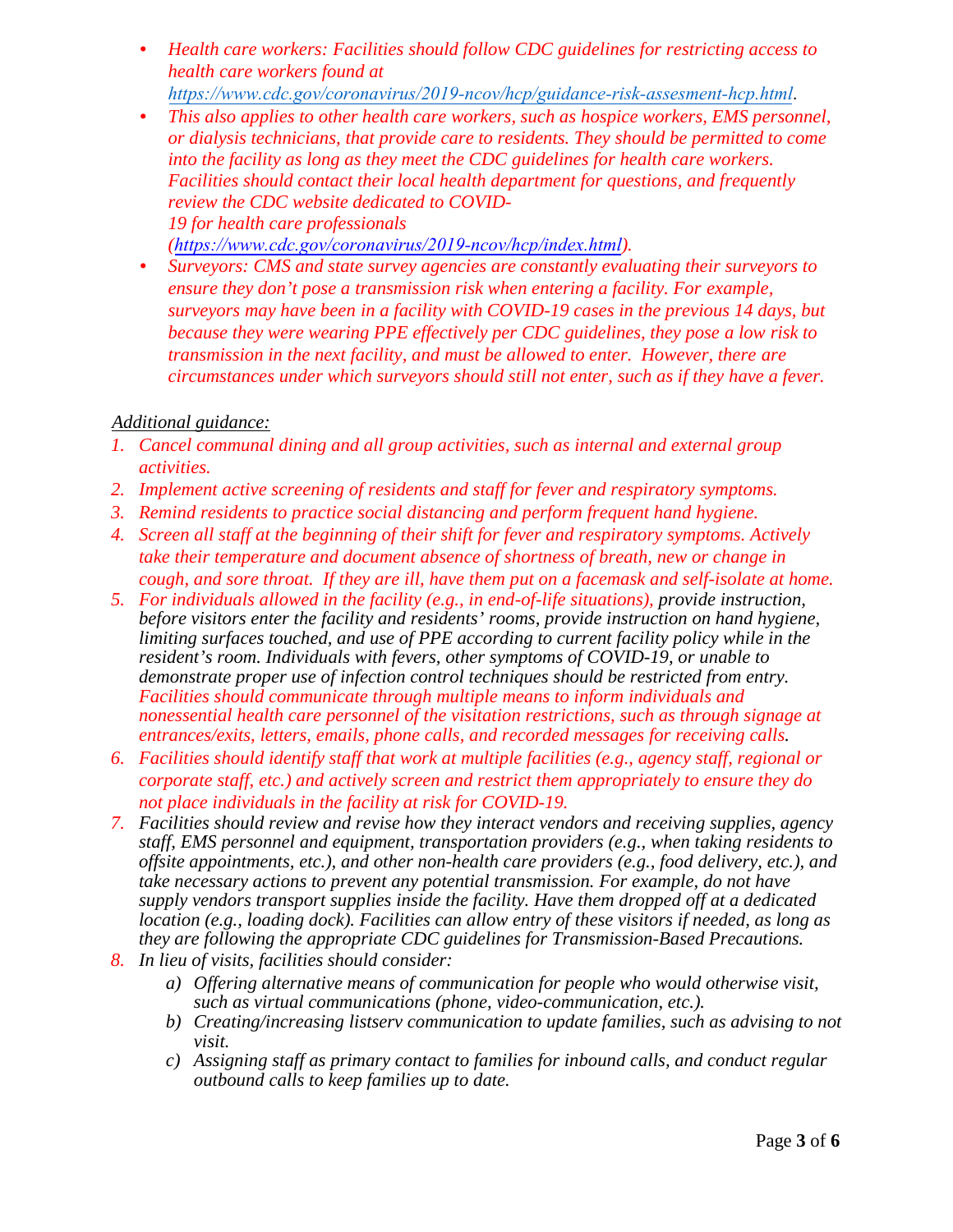- *d) Offering a phone line with a voice recording updated at set times (e.g., daily) with the facility's general operating status, such as when it is safe to resume visits.*
- *9. When visitation is necessary or allowable (e.g., in end-of-life scenarios), facilities should make efforts to allow for safe visitation for residents and loved ones. For example:*
	- *a) Suggest refraining from physical contact with residents and others while in the facility. For example, practice social distances with no hand-shaking or hugging, and remaining six feet apart.*
	- *b) If possible (e.g., pending design of building), creating dedicated visiting areas (e.g., "clean rooms") near the entrance to the facility where residents can meet with visitors in a sanitized environment. Facilities should disinfect rooms after each resident-visitor meeting.*
	- *communication (by phone or other format) with the Ombudsman program or any c) Residents still have the right to access the Ombudsman program. Their access should be restricted per the guidance above (except in compassionate care situations), however, facilities may review this on a case by case basis. If in-person access is not available due to infection control concerns, facilities need to facilitate resident other entity listed in 42 CFR § 483.10(f)(4)(i).*
- *10. Advise visitors, and any individuals who entered the facility (e.g., hospice staff), to monitor for signs and symptoms of respiratory infection for at least 14 days after exiting the facility. If symptoms occur, advise them to self-isolate at home, contact their healthcare provider, and immediately notify the facility of the date they were in the facility, the individuals they were in contact with, and the locations within the facility they visited. Facilities should immediately screen the individuals of reported contact, and take all necessary actions based on findings.*

## **When should nursing homes consider transferring a resident with suspected or confirmed infection with COVID-19 to a hospital?**

 health department. Residents infected with COVID-19 may vary in severity from lack of symptoms to mild or severe symptoms or fatality. Initially, symptoms may be mild and not are not required to transfer the resident assuming: 1) the resident does not require a higher level Nursing homes with residents suspected of having COVID-19 infection should contact their local require transfer to a hospital as long as the facility can follow the infection prevention and control practices recommended by CDC. Facilities without an airborne infection isolation room (AIIR) of care and 2) the facility can adhere to the rest of the infection prevention and control practices recommended for caring for a resident with COVID-19.

#### *Please check the following link regularly for critical updates, such as updates to guidance for using PPE:* [https://www.cdc.gov/coronavirus/2019](https://www.cdc.gov/coronavirus/2019-ncov/infection) [ncov/infection](https://www.cdc.gov/coronavirus/2019-ncov/infection)[control/controlrecommendations.html.](https://www.cdc.gov/coronavirus/2019-ncov/infection-control/control-recommendations.html)

 the resident during transfer. If the resident does not require hospitalization they can be medically and socially **appropriate**. Pending transfer or discharge, place a facemask on the The resident may develop more severe symptoms and require transfer to a hospital for a higher level of care. Prior to transfer, emergency medical services and the receiving facility should be alerted to the resident's diagnosis, and precautions to be taken including placing a facemask on discharged to home (in consultation with state or local public health authorities) if deemed resident and isolate him/her in a room with the door closed.

## **When should a nursing home accept a resident who was diagnosed with COVID-19 from a hospital?**

A nursing home can accept a resident diagnosed with COVID-19 and still under Transmission-Based Precautions for COVID-19 as long as the facility can follow CDC guidance for Transmission-Based Precautions. If a nursing home cannot, it must wait until these precautions are discontinued. CDC has released [Interim Guidance for Discontinuing Transmission-Based](https://www.cdc.gov/coronavirus/2019-ncov/hcp/clinical-guidance-management-patients.html#clinical-management-treatment%3C)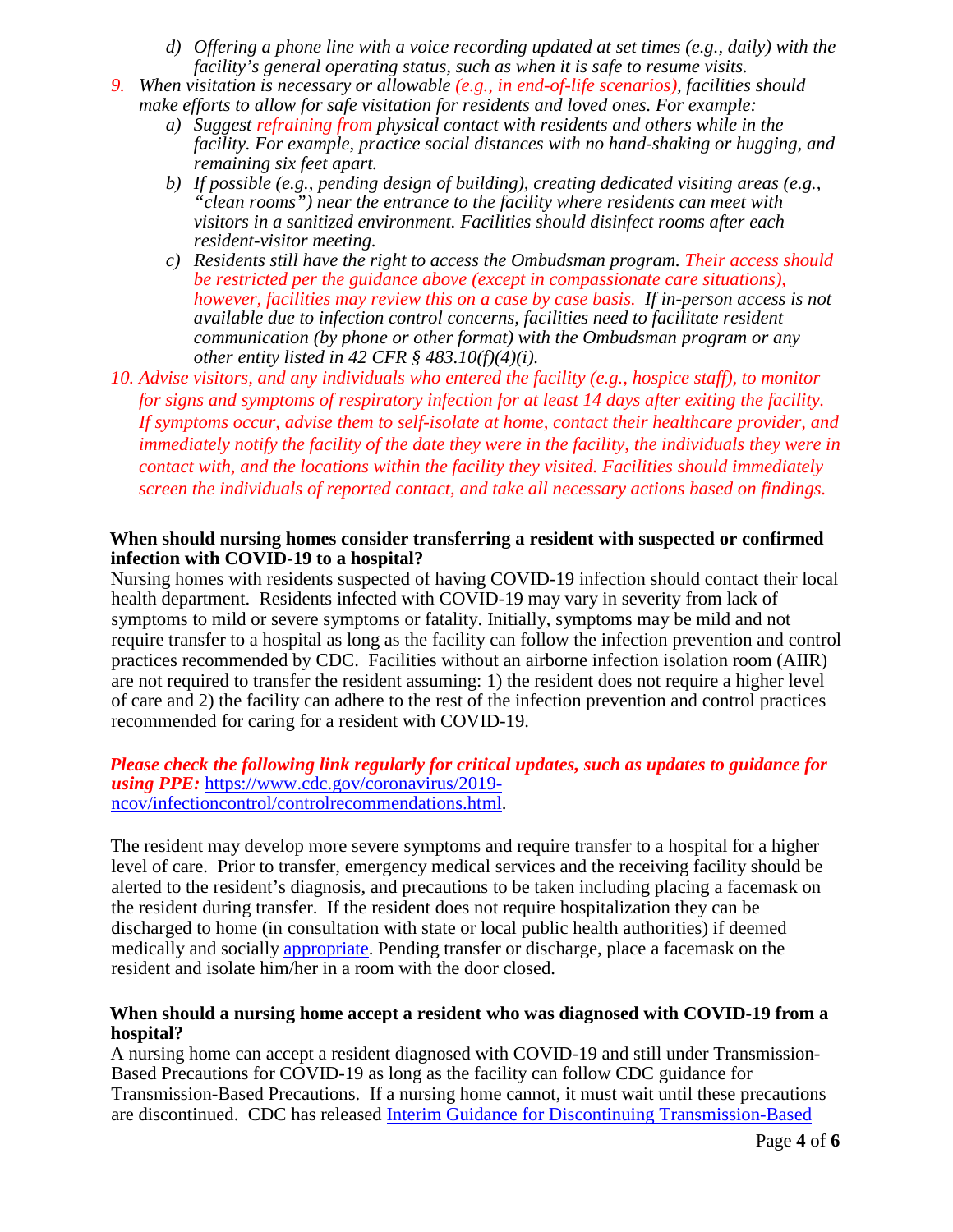# [Precautions or In-Home Isolation for Persons with Laboratory-confirmed COVID-19.](https://www.cdc.gov/coronavirus/2019-ncov/hcp/clinical-guidance-management-patients.html#clinical-management-treatment%3C)

 officials. Discontinuation will be based on multiple factors (see current CDC guidance for further details). Information on the duration of infectivity is limited, and the interim guidance has been developed with available information from similar coronaviruses. CDC states that decisions to discontinue Transmission-based Precautions in hospitals will be made on a case-by-case basis in consultation with clinicians, infection prevention and control specialists, and public health

 **Note: Nursing homes should admit any individuals that they would normally admit to their facility, including individuals from hospitals where a case of COVID-19 was/is present. Also, if possible, dedicate a unit/wing exclusively for any residents coming or returning from the hospital. This can serve as a step-down unit where they remain for 14 days with no symptoms (instead of integrating as usual on short-term rehab floor, or returning to longstay original room).** 

#### **Other considerations for facilities:**

- Review CDC guidance for Infection Prevention and Control Recommendations for Patients with Confirmed Coronavirus Disease 2019: [https://www.cdc.gov/coronavirus/2019](https://www.cdc.gov/coronavirus/2019-ncov/infection) [ncov/infection](https://www.cdc.gov/coronavirus/2019-ncov/infection)[control/controlrecommendations.html](https://www.cdc.gov/coronavirus/2019-ncov/infection-control/control-recommendations.html)
- Increase the availability and accessibility of alcohol-based hand rubs (ABHRs), *reinforce strong hand-hygiene practices,* tissues, no touch receptacles for disposal, and facemasks at healthcare facility entrances, waiting rooms, resident check-ins, etc.
	- o Ensure ABHR is accessible in all resident-care areas including inside and outside resident rooms.
- Increase signage for vigilant infection prevention, such as hand hygiene and cough etiquette.
- Properly clean, disinfect and limit sharing of medical equipment between residents and areas of the facility.
- Provide additional work supplies to avoid sharing (e.g., pens, pads) and disinfect workplace areas (nurse's stations, phones, internal radios, etc.).

## **Will nursing homes be cited for not having the appropriate supplies?**

national guidelines for *optimizing their current supply*, or identify the next best option to care for CMS is aware of that there is a scarcity of some supplies in certain areas of the country. State and Federal surveyors should not cite facilities for not having certain supplies (e.g., PPE such as gowns, N95 respirators, surgical masks and ABHR) if they are having difficulty obtaining these supplies for reasons outside of their control. However, we do expect facilities to take actions to mitigate any resource shortages and show they are taking all appropriate steps to obtain the necessary supplies as soon as possible. For example, if there is a shortage of ABHR, we expect staff to practice effective hand washing with soap and water. Similarly, if there is a shortage of PPE (e.g., due to supplier(s) shortage which may be a regional or national issue), the facility should contact the local and state public health agency to notify them of the shortage, follow residents. If a surveyor believes a facility should be cited for not having or providing the necessary supplies, the state agency should contact the CMS Branch Office.

## **What other resources are available for facilities to help improve infection control and prevention?**

CMS urges providers to take advantage of several resources that are available: